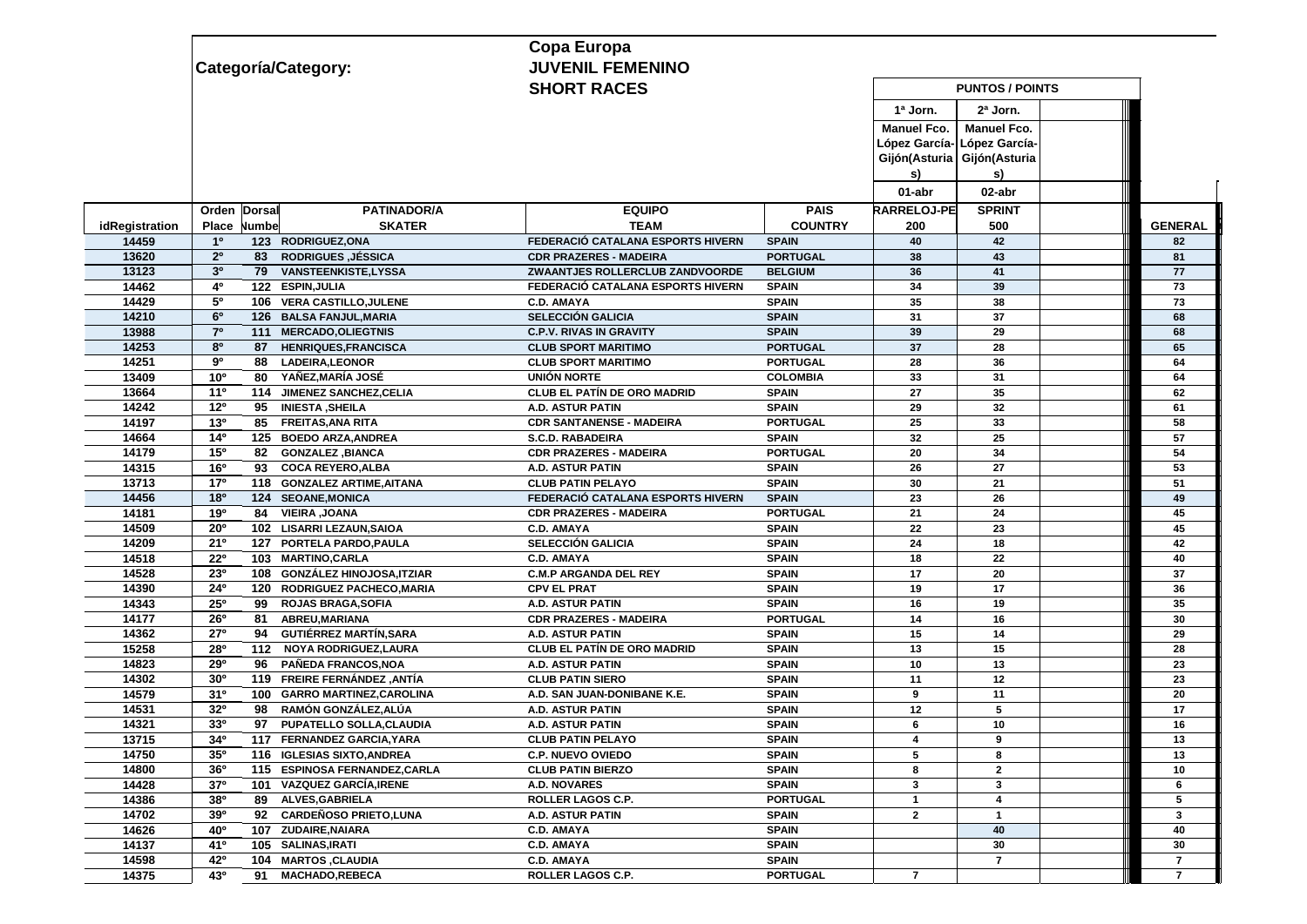|                | Categoría/Category: |        |                                   | Copa Europa<br><b>JUVENIL FEMENINO</b> |  |                |                                                                                        |                          |  |                |  |
|----------------|---------------------|--------|-----------------------------------|----------------------------------------|--|----------------|----------------------------------------------------------------------------------------|--------------------------|--|----------------|--|
|                |                     |        |                                   | <b>SHORT RACES</b>                     |  |                | <b>PUNTOS / POINTS</b>                                                                 |                          |  |                |  |
|                |                     |        |                                   |                                        |  |                | 1ª Jorn.                                                                               | $2a$ Jorn.               |  |                |  |
|                |                     |        |                                   |                                        |  |                | <b>Manuel Fco.</b><br>López García- López García-<br>Gijón(Asturia Gijón(Asturia<br>S) | <b>Manuel Fco.</b><br>S) |  |                |  |
|                |                     |        |                                   |                                        |  |                | 01-abr                                                                                 | 02-abr                   |  |                |  |
|                | Orden Dorsal        |        | <b>PATINADOR/A</b>                | <b>EQUIPO</b>                          |  | <b>PAIS</b>    | <b>RARRELOJ-PE</b>                                                                     | <b>SPRINT</b>            |  |                |  |
| idRegistration | Place               | Numbel | <b>SKATER</b>                     | <b>TEAM</b>                            |  | <b>COUNTRY</b> | 200                                                                                    | 500                      |  | <b>GENERAL</b> |  |
| 13699          | 44°                 | 113    | <b>FERNANDEZ PADILLA, CLAUDIA</b> | <b>CLUB EL PATÍN DE ORO MADRID</b>     |  | <b>SPAIN</b>   |                                                                                        |                          |  |                |  |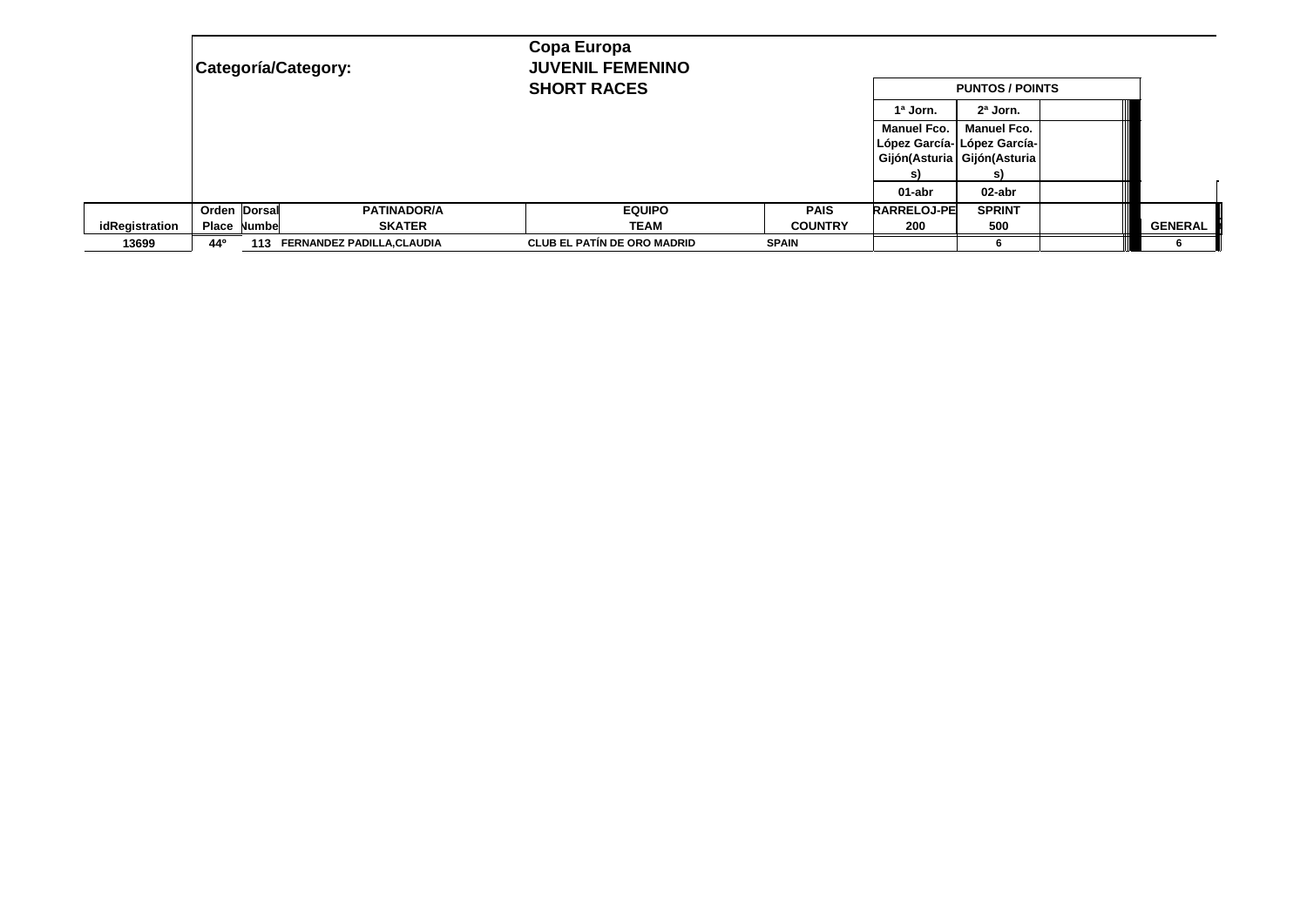|                |                                                        | Copa Europa                        |                        |                             |                             |  |                |  |  |
|----------------|--------------------------------------------------------|------------------------------------|------------------------|-----------------------------|-----------------------------|--|----------------|--|--|
|                | Categoría/Category:                                    | <b>JUVENIL FEMENINO</b>            |                        |                             |                             |  |                |  |  |
|                |                                                        | <b>LONG RACES</b>                  | <b>PUNTOS / POINTS</b> |                             |                             |  |                |  |  |
|                |                                                        |                                    |                        | 1ª Jorn.                    | 3ª Jorn.                    |  |                |  |  |
|                |                                                        |                                    |                        | <b>Manuel Fco.</b>          | <b>Manuel Fco.</b>          |  |                |  |  |
|                |                                                        |                                    |                        |                             | López García- López García- |  |                |  |  |
|                |                                                        |                                    |                        | Gijón(Asturia Gijón(Asturia |                             |  |                |  |  |
|                |                                                        |                                    |                        | S)                          | s)                          |  |                |  |  |
|                |                                                        |                                    |                        | 01-abr                      | 02-abr                      |  |                |  |  |
|                | <b>PATINADOR/A</b><br>Orden Dorsal                     | <b>EQUIPO</b>                      | <b>PAIS</b>            | <b>ELIMINACION</b>          | <b>PUNTOS</b>               |  |                |  |  |
| idRegistration | <b>SKATER</b><br>Numbe<br>Place                        | <b>TEAM</b>                        | <b>COUNTRY</b>         | 5000                        | 5000                        |  | <b>GENERAL</b> |  |  |
| 13620          | <b>83 RODRIGUES, JÉSSICA</b><br>1 <sup>0</sup>         | <b>CDR PRAZERES - MADEIRA</b>      | <b>PORTUGAL</b>        | 41                          | 43                          |  | 84             |  |  |
| 14456          | 2 <sup>o</sup><br>124 SEOANE, MONICA                   | FEDERACIÓ CATALANA ESPORTS HIVERN  | <b>SPAIN</b>           | 40                          | 39                          |  | 79             |  |  |
| 14459          | 3 <sup>0</sup><br>123 RODRIGUEZ, ONA                   | FEDERACIÓ CATALANA ESPORTS HIVERN  | <b>SPAIN</b>           | 36                          | 41                          |  | 77             |  |  |
| 13123          | 4 <sup>0</sup><br>79 VANSTEENKISTE, LYSSA              | ZWAANTJES ROLLERCLUB ZANDVOORDE    | <b>BELGIUM</b>         | 38                          | 38                          |  | 76             |  |  |
| 14462          | 50<br>122 ESPIN, JULIA                                 | FEDERACIÓ CATALANA ESPORTS HIVERN  | <b>SPAIN</b>           | 35                          | 40                          |  | 75             |  |  |
| 14210          | 6 <sup>o</sup><br>126 BALSA FANJUL, MARIA              | <b>SELECCIÓN GALICIA</b>           | <b>SPAIN</b>           | 32                          | 42                          |  | 74             |  |  |
| 14253          | 7 <sup>o</sup><br>87 HENRIQUES, FRANCISCA              | <b>CLUB SPORT MARITIMO</b>         | <b>PORTUGAL</b>        | 39                          | 33                          |  | 72             |  |  |
| 13713          | 80<br>118 GONZALEZ ARTIME, AITANA                      | <b>CLUB PATIN PELAYO</b>           | <b>SPAIN</b>           | 33                          | 35                          |  | 68             |  |  |
| 14509          | 90<br>102 LISARRI LEZAUN, SAIOA                        | <b>C.D. AMAYA</b>                  | <b>SPAIN</b>           | 31                          | 32                          |  | 63             |  |  |
| 14518          | 10 <sup>o</sup><br>103 MARTINO, CARLA                  | <b>C.D. AMAYA</b>                  | <b>SPAIN</b>           | 34                          | 27                          |  | 61             |  |  |
| 14389          | $11^{\circ}$<br><b>TELLEZ NIN, MIREIA</b><br>121       | <b>CPV EL PRAT</b>                 | <b>SPAIN</b>           | 22                          | 37                          |  | 59             |  |  |
| 14429          | 12 <sup>o</sup><br>106 VERA CASTILLO, JULENE           | <b>C.D. AMAYA</b>                  | <b>SPAIN</b>           | 27                          | 31                          |  | 58             |  |  |
| 14315          | 13 <sup>0</sup><br>93 COCA REYERO, ALBA                | A.D. ASTUR PATIN                   | <b>SPAIN</b>           | 30                          | 28                          |  | 58             |  |  |
| 14664          | 14 <sup>0</sup><br>125 BOEDO ARZA, ANDREA              | <b>S.C.D. RABADEIRA</b>            | <b>SPAIN</b>           | 28                          | 29                          |  | 57             |  |  |
| 13988          | 15°<br><b>MERCADO, OLIEGTNIS</b><br>111                | <b>C.P.V. RIVAS IN GRAVITY</b>     | <b>SPAIN</b>           | 37                          | 20                          |  | 57             |  |  |
| 14181          | 16°<br><b>VIEIRA, JOANA</b><br>84                      | <b>CDR PRAZERES - MADEIRA</b>      | <b>PORTUGAL</b>        | 26                          | 30                          |  | 56             |  |  |
| 14209          | 17 <sup>o</sup><br>127 PORTELA PARDO, PAULA            | <b>SELECCIÓN GALICIA</b>           | <b>SPAIN</b>           | 29                          | 24                          |  | 53             |  |  |
| 14177          | 18 <sup>o</sup><br>ABREU, MARIANA<br>81                | <b>CDR PRAZERES - MADEIRA</b>      | <b>PORTUGAL</b>        | 24                          | 25                          |  | 49             |  |  |
| 14197          | 19°<br>85 FREITAS, ANA RITA                            | <b>CDR SANTANENSE - MADEIRA</b>    | <b>PORTUGAL</b>        | 25                          | 23                          |  | 48             |  |  |
| 14528          | <b>20°</b><br>108 GONZÁLEZ HINOJOSA, ITZIAR            | <b>C.M.P ARGANDA DEL REY</b>       | <b>SPAIN</b>           | 12,5                        | 34                          |  | 46,5           |  |  |
| 13664          | 21°<br>114 JIMENEZ SANCHEZ, CELIA                      | <b>CLUB EL PATÍN DE ORO MADRID</b> | <b>SPAIN</b>           | 20                          | 21                          |  | 41             |  |  |
| 14390          | 22°<br>120 RODRIGUEZ PACHECO, MARIA                    | <b>CPV EL PRAT</b>                 | <b>SPAIN</b>           | 21                          | 19                          |  | 40             |  |  |
| 14243          | 23°<br>109 JIMENEZ, AFRICA                             | <b>C.M.P ARGANDA DEL REY</b>       | <b>SPAIN</b>           | 12,5                        | 26                          |  | 38,5           |  |  |
| 14343          | 24°<br>99<br><b>ROJAS BRAGA, SOFIA</b>                 | A.D. ASTUR PATIN                   | <b>SPAIN</b>           | 16,5                        | 22                          |  | 38,5           |  |  |
| 14251          | 25°<br>88<br><b>LADEIRA, LEONOR</b>                    | <b>CLUB SPORT MARITIMO</b>         | <b>PORTUGAL</b>        | 23                          | 10,5                        |  | 33,5           |  |  |
| 14823          | 26°<br>96 PAÑEDA FRANCOS, NOA                          | <b>A.D. ASTUR PATIN</b>            | <b>SPAIN</b>           | 14,5                        | 18                          |  | 32,5           |  |  |
| 13715          | 27°<br>117 FERNANDEZ GARCIA, YARA                      | <b>CLUB PATIN PELAYO</b>           | <b>SPAIN</b>           | 16,5                        | 12,5                        |  | 29             |  |  |
| 14302          | 28°<br>119 FREIRE FERNÁNDEZ ,ANTÍA                     | <b>CLUB PATIN SIERO</b>            | <b>SPAIN</b>           | 14,5                        | 14                          |  | 28,5           |  |  |
| 14179          | 29°<br><b>GONZALEZ, BIANCA</b><br>82                   | <b>CDR PRAZERES - MADEIRA</b>      | <b>PORTUGAL</b>        | 10,5                        | 17                          |  | 27,5           |  |  |
| 14750          | 30 <sup>o</sup><br>116 IGLESIAS SIXTO, ANDREA          | <b>C.P. NUEVO OVIEDO</b>           | <b>SPAIN</b>           | 18                          | 8,5                         |  | 26,5           |  |  |
| 14321          | 31 <sup>0</sup><br>PUPATELLO SOLLA, CLAUDIA<br>97      | A.D. ASTUR PATIN                   | <b>SPAIN</b>           | 19                          | 6,5                         |  | 25,5           |  |  |
| 14428          | 32 <sup>0</sup><br><b>VAZQUEZ GARCÍA, IRENE</b><br>101 | <b>A.D. NOVARES</b>                | <b>SPAIN</b>           | 6,5                         | 15                          |  | 21,5           |  |  |
| 14362          | 330<br><b>GUTIÉRREZ MARTÍN, SARA</b><br>94             | A.D. ASTUR PATIN                   | <b>SPAIN</b>           | 8,5                         | 12,5                        |  | 21             |  |  |
| 15258          | $34^{\circ}$<br>112 NOYA RODRIGUEZ, LAURA              | <b>CLUB EL PATÍN DE ORO MADRID</b> | <b>SPAIN</b>           | 3                           | 16                          |  | 19             |  |  |
| 14531          | 35 <sup>o</sup><br>RAMÓN GONZÁLEZ,ALÚA<br>98           | A.D. ASTUR PATIN                   | <b>SPAIN</b>           | 10,5                        | 4,5                         |  | 15             |  |  |
| 14242          | 36 <sup>o</sup><br>95 INIESTA, SHEILA                  | A.D. ASTUR PATIN                   | <b>SPAIN</b>           | 4                           | 10,5                        |  | 14,5           |  |  |
| 14579          | 37 <sup>o</sup><br>100 GARRO MARTINEZ, CAROLINA        | A.D. SAN JUAN-DONIBANE K.E.        | <b>SPAIN</b>           | 5                           | 8,5                         |  | 13,5           |  |  |
| 14386          | 380<br>89 ALVES, GABRIELA                              | <b>ROLLER LAGOS C.P.</b>           | <b>PORTUGAL</b>        | $\overline{2}$              | 6,5                         |  | 8,5            |  |  |
| 14702          | 390<br>92 CARDEÑOSO PRIETO, LUNA                       | A.D. ASTUR PATIN                   | <b>SPAIN</b>           | 6,5                         | $\overline{2}$              |  | 8,5            |  |  |
| 14800          | 40 <sup>o</sup><br>115 ESPINOSA FERNANDEZ, CARLA       | <b>CLUB PATIN BIERZO</b>           | <b>SPAIN</b>           | $\mathbf{1}$                | $\mathbf{1}$                |  | $\overline{2}$ |  |  |
| 14137          | 410<br>105 SALINAS, IRATI                              | <b>C.D. AMAYA</b>                  | <b>SPAIN</b>           |                             | 36                          |  | 36             |  |  |
| 14375          | 42°<br><b>MACHADO,REBECA</b><br>91                     | ROLLER LAGOS C.P.                  | <b>PORTUGAL</b>        | 8,5                         |                             |  | 8,5            |  |  |
| 13699          | 43°<br>113 FERNANDEZ PADILLA, CLAUDIA                  | <b>CLUB EL PATÍN DE ORO MADRID</b> | <b>SPAIN</b>           |                             | 4,5                         |  | 4,5            |  |  |
|                |                                                        |                                    |                        |                             |                             |  |                |  |  |